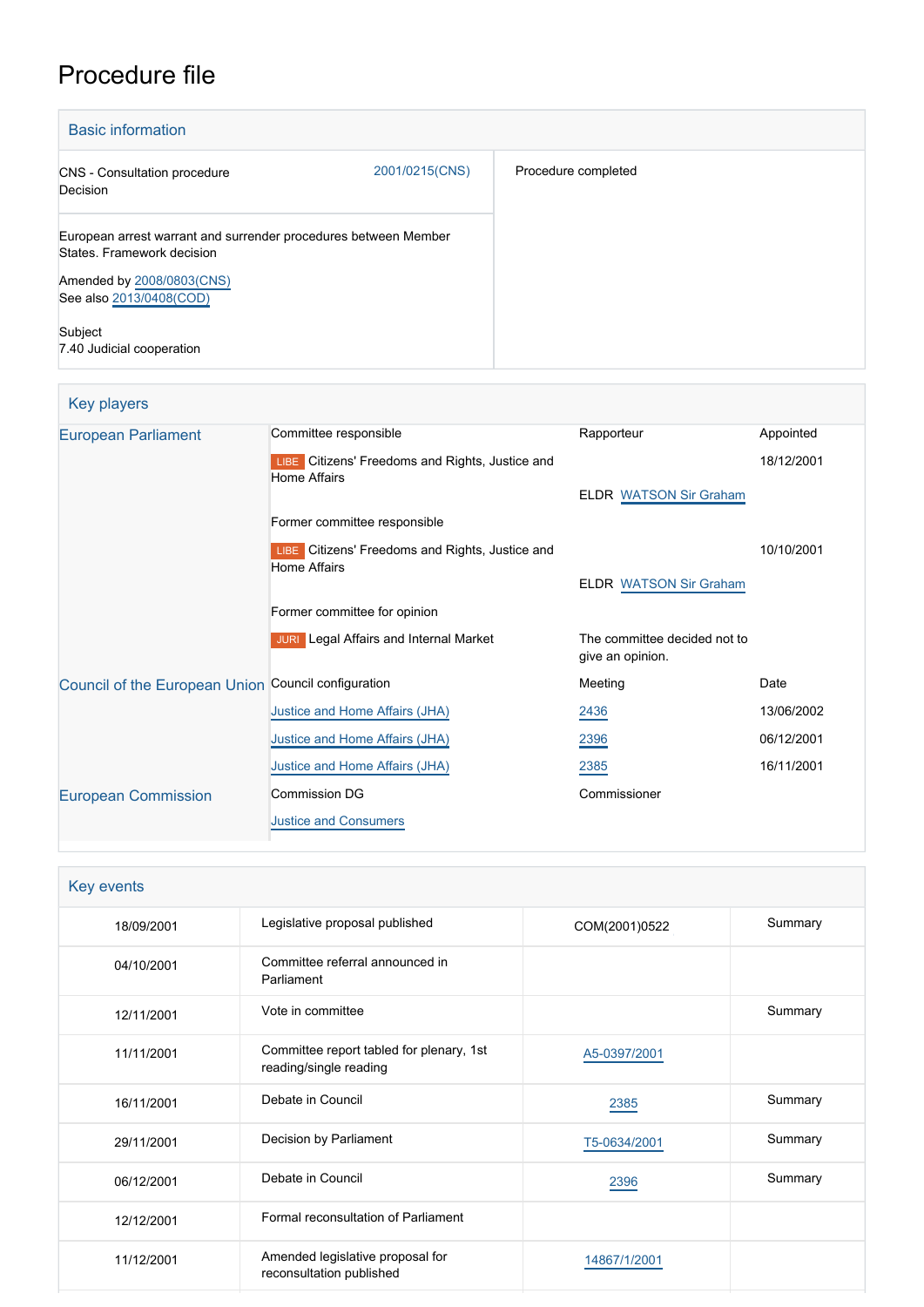| 08/01/2002 | Vote in committee                                          |              | Summary |
|------------|------------------------------------------------------------|--------------|---------|
| 07/01/2002 | Committee report tabled for plenary,<br>reconsultation     | A5-0003/2002 |         |
| 06/02/2002 | Debate in Parliament                                       |              |         |
| 06/02/2002 | Decision by Parliament                                     | T5-0044/2002 | Summary |
| 13/06/2002 | Act adopted by Council after consultation<br>of Parliament |              |         |
| 13/06/2002 | End of procedure in Parliament                             |              |         |
| 18/07/2002 | Final act published in Official Journal                    |              |         |

## Technical information

| Procedure reference        | 2001/0215(CNS)                                                                                                   |
|----------------------------|------------------------------------------------------------------------------------------------------------------|
| Procedure type             | CNS - Consultation procedure                                                                                     |
| Procedure subtype          | Legislation                                                                                                      |
| Legislative instrument     | Decision                                                                                                         |
|                            | Amended by 2008/0803(CNS)<br>See also 2013/0408(COD)                                                             |
| Legal basis                | Treaty on the European Union (after Amsterdam) M 034-p2; Treaty on the<br>European Union (after Amsterdam) M 031 |
| Stage reached in procedure | Procedure completed                                                                                              |
|                            |                                                                                                                  |

# Documentation gateway

| Legislative proposal                                               | COM(2001)0522<br>OJ C 332 27.11.2001, p. 0305 E        | 19/09/2001 | EC  | Summary |
|--------------------------------------------------------------------|--------------------------------------------------------|------------|-----|---------|
| Amendments tabled in committee                                     | PE310.960/AM1                                          | 30/10/2001 | EP  |         |
| Amendments tabled in committee                                     | PE310.960/AM2                                          | 08/11/2001 | EP  |         |
| Committee draft report                                             | PE310.960                                              | 09/11/2001 | EP  |         |
| Committee report tabled for plenary, 1st<br>reading/single reading | A5-0397/2001                                           | 12/11/2001 | EP  |         |
| Text adopted by Parliament, 1st reading/single<br>reading          | T5-0634/2001<br>OJ C 153 27.06.2002, p.<br>0035-0284 E | 29/11/2001 | EP  | Summary |
| Amended legislative proposal for reconsultation                    | 14867/1/2001                                           | 12/12/2001 | CSL |         |
| Committee draft report                                             | PE310.980                                              | 04/01/2002 | EP  |         |
| Amendments tabled in committee                                     | PE310.980/AM                                           | 04/01/2002 | EP  |         |
| Committee final report tabled for plenary,<br>reconsultation       | A5-0003/2002                                           | 08/01/2002 | EP  |         |
| Text adopted by Parliament after reconsultation                    | T5-0044/2002<br>OJ C 284 21.11.2002, p.<br>0122-0193 E | 06/02/2002 | EP  | Summary |
| Follow-up document                                                 | COM(2005)0063                                          | 23/02/2005 | EC  | Summary |
| Follow-up document                                                 | COM(2006)0008                                          | 24/01/2006 | EC  | Summary |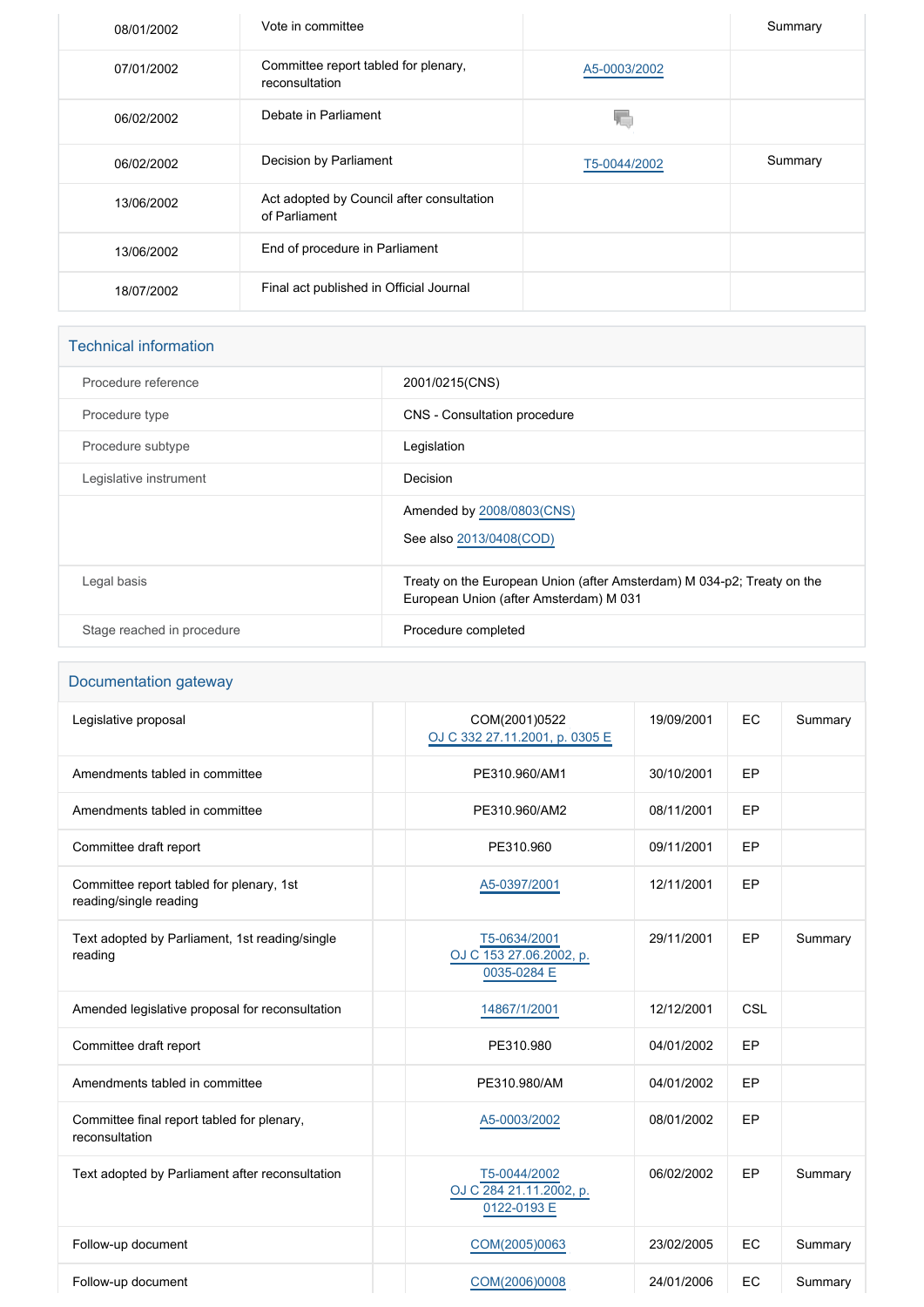| Follow-up document | COM(2007)0407 | 11/07/2007 | EC. | Summary |
|--------------------|---------------|------------|-----|---------|
| Follow-up document | SEC(2007)0979 | 11/07/2007 | EC  |         |
| Follow-up document | COM(2011)0175 | 11/04/2011 | EC. | Summary |
| Follow-up document | SEC(2011)0430 | 11/04/2011 | EC  |         |
| Follow-up document | COM(2020)0270 | 02/07/2020 | EC. |         |

#### Additional information

European Commission **[EUR-Lex](http://ec.europa.eu/prelex/liste_resultats.cfm?CL=en&ReqId=0&DocType=CNS&DocYear=2001&DocNum=0215)** 

#### Final act

Justice and Home Affairs act 2002/584

[OJ L 190 18.07.2002, p. 0001-0020](https://eur-lex.europa.eu/legal-content/EN/TXT/?uri=OJ:L:2002:190:TOC) Summary

#### European arrest warrant and surrender procedures between Member States. Framework decision

PURPOSE: to establish the rules under which a Member State shall execute in its territory a Euroepan arrest warrant issued by a judicial authority in another Member State. CONTENT: The Treaty of Amsterdam committed the European Union to the creation of an area in which freedom, justice and safety are deemed an inalienable right. The Tampere European Council in 1999 consolidated and strengthened this stance by stating that 'mutual recognition of judicial decisions and judgements should become the cornerstone of judicial cooperation in both civil and criminal matters'. In line with this thinking the European Commission has been preparing measures to harmonise extradition provisions. Recent events in America have given added urgency to this work. Currently, requests for extradition are dealt with through an ad hoc, dated, range of Protocols and Conventions. Their age combined with the fact that many have not been implemented into national law frequently renders them both obsolete and ineffective. It is against this backdrop that the Community is seeking to create a Community-wide framework Decision on an arrest warrant - applicable in all of the EU Member States. The underlying idea of the proposal is that where the judicial authority in one Member State asks for the surrender of a person sought for an offence incurring at least four months imprisonment, either having been convicted or still being prosecuted, the decision must be recognised and executed throughout the EU. To simplify and accelerate procedures as far as can be, a time-limit of three months is proposed. The principle of double criminal liability and the exception in favour of nationals are abolished. The proposal seeks to facilitate, wherever possible, the execution of the sentence in the country of arrest where that is where the person is most likely to be reintegrated into the society. On the other hand, this system addresses the European citizens' concerns for the protection of individual rights. Lastly, in issuing and execution of European arrest warrants, the national courts will of course remain subject to the general norms relating to the protection of fundamental rights, and particularly the European Convention for the Protection of Human Rights and Fundamental Freedoms of 1950 and the Charter of Fundamental Rights of the European Union. ?

### European arrest warrant and surrender procedures between Member States. Framework decision

The Council continued its discussions on the proposed Framework Decision concerning a European arrest warrant, focussing on the key issues still unresolved, namely the scope of the European arrest warrant and the judicial appeals process. At the close of the debate, the President noted that considerable progress had been made on both aspects and said that the convergence of views between delegations should enable the JHA Council meeting on 6 and 7 December 2001 to reach political agreement on the whole content of the Framework Decision in accordance with its instruction from the extraordinary meeting of the European Council on 21 September 2001, reiterated in Ghent on 19 October 2001. Regarding the scope of the arrest warrant, a very broad consensus emerged during the Ministers' deliberations - with continuing reservations at this stage from two delegations, spelt out in the discussion - on the list of offences giving rise to surrender of persons sought on the basis of a European arrest warrant under the terms to be defined in the Framework Decision (providing inter alia for surrender without verification of double criminality). This arrangement would apply to thirty different offences, the large majority of which feature in the Annex to the EUROPOL Convention. The Council will continue also to examine one delegation's suggestion that a benchmark for sentencing (proposal: four years) be incorporated in the arrangement to facilitate surrender without verification of double criminality for listed offences not yet harmonised. Regarding the appeals process, the Council noted broad consensus on the different execution of time limits applicable with regard to surrender. Moreover, the project provides for the possibility for the authorities of the issuing State to obtain, on arrest of the person sought, the possibility either of hearing his testimony in the State of execution or of obtaining his temporary transfer. Two delegations expressed scrutiny reservations on this point.?

### European arrest warrant and surrender procedures between Member States. Framework decision

The European Parliament adopted the report by Mr Graham WATSON (ELDR, UK) on the European arrest warrant and the surrender procedures between the Member States. (Please refer to the previous text).?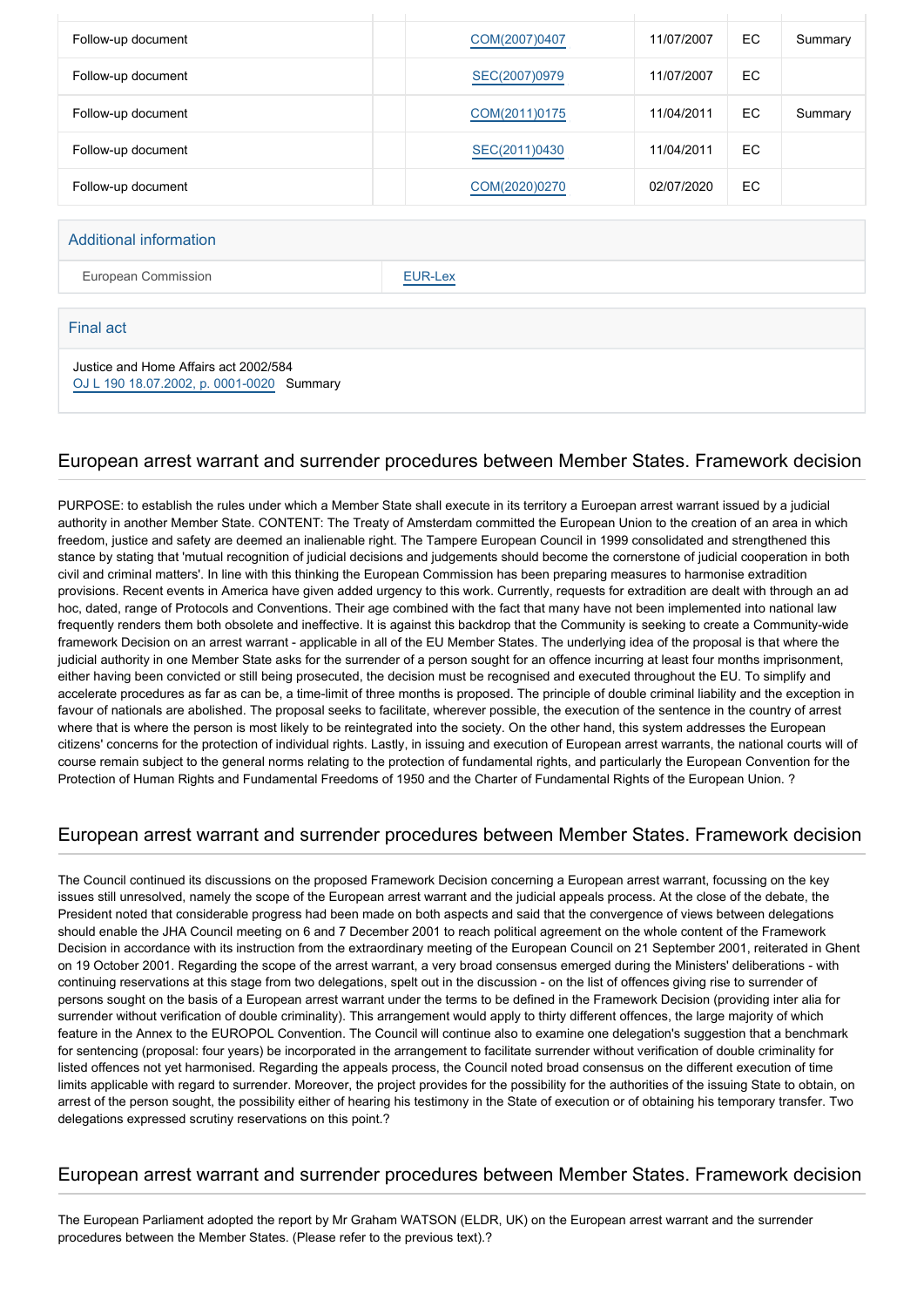#### European arrest warrant and surrender procedures between Member States. Framework decision

The Council examined, on the basis of a Presidency overall compromise proposal, the draft Framework Decision relating to the European arrest warrant. Following that examination, the Presidency was able to record the agreement of 14 delegations on its compromise. One delegation was unable to support the proposal. The main features of the compromise are as follows: - the arrest warrant is broad in scope. In particular, it gives rise to surrender in respect of 32 listed offences without verification of the double criminality of the act and provided that the offences are punishable in the issuing Member State by a custodial sentence of a maximum of at least 3 years. - a territoriality clause making it optional to execute an arrest warrant in respect of offences committed in the executing State or acts which took place in a third State but which are not recognised as offences by the executing State. - a retroactivity clause making it possible for a Member State to process requests submitted prior to the adoption of the Framework Decision under existing instruments relating to extradition.?

#### European arrest warrant and surrender procedures between Member States. Framework decision

The European Parliament adopted the resolution by Graham WATSON (ELDR, UK) and adopted the Council's draft without amendment. (Please refer to the text dated 08/01/02).?

### European arrest warrant and surrender procedures between Member States. Framework decision

PURPOSE : to adopt a Framework Decision on the European arrest warrant and the surrender procedures between Member States. COMMUNITY MEASURE : Council Framework Decision 2002/584/JHA on the European arrest warrant and the surrender procedures between Member States. CONTENT : the Council adopted a Framework Decision on the European arrest warrant and the surrender procedures between Member States. The European arrest warrant is a judicial decision issued by a Member State with a view to the arrest and surrender by another Member State of a requested person, for the purposes of conducting a criminal prosecution or executing a custodial sentence or detention order. It is executed by the Member States on the basis of the principle of mutual recognition, in accordance with the provisions of the Framework Decision and with due regard for fundamental rights and fundamental legal principles. An arrest warrant may be issued for acts punishable by the law of the issuing Member State by a custodial sentence or a detention order for a maximum period of at least twelve months or, where a sentence has been passed or a detention order has been made, for sentences of at least four months. In addition, a list of 32 offences give rise to surrender without verification of the double criminality of the act, provided they are punishable in the issuing Member State by a custodial sentence of a maximum of at least three years. The Framework Decision also contains provisions relating to the transmission of a European arrest warrant, the rights of a requested person, keeping the person in detention, time limits and procedures for the decision to execute the European arrest warrant : A European arrest warrant shall be dealt with and executed as a matter of urgency. In cases where the requested person consents to his surrender, the final decision on the execution of the European arrest warrant should be taken within a period of 10 days after consent has been given. In other cases, the final decision on the execution of the European arrest warrant should be taken within a period of 60 days after the arrest of the requested person. ENTRY INTO FORCE : 07/08/2002. IMPLEMENTATION : 31/12/2003.?

### European arrest warrant and surrender procedures between Member States. Framework decision

In virtue of Article 34 of the Council Framework Decision of 13 June 2002, the Commission has presented a report on the European arrest warrant and the surrender procedures between Member States. The evaluation criteria adopted by the Commission for this report are, firstly, the general criteria normally used nowadays to evaluate the implementation of framework decisions (practical effectiveness, clarity and legal certainty, full application and compliance with the time limit for transposal), and, secondly, criteria specific to the arrest warrant, principally the fact that it is a judicial instrument, its effectiveness and its rapidity.

Despite an undeniable initial delay, the European arrest warrant is now operational in most of the cases provided for. Its impact is positive, since the available indicators as regards judicial control, effectiveness and speed are favourable, while fundamental rights are equally observed.

This overall success should not make one lose sight of the effort that is still required by Italy and certain other Member States (in particular CZ, DK, EE, IE, LU, MT, NL, SI, UK) to comply fully with the Framework Decision and for the Union to fill certain gaps in the system.

As of 1 November 2004, all the Member States had transposed the Framework Decision except Italy, which still has its draft legislation before Parliament. All Member States have adopted specific legislation and several had to revise their constitutions in order to do this. However, some (DK and EE) have dispensed with binding rules for certain provisions, which do not meet the requirement of legal certainty. In practice, from 1 January 2004, eight Member States applied the arrangements for the arrest warrant between them; by the date of enlargement the number had risen to 16, and since 14 January 2005, the date of first application in CZ, there have been 24.

In 2004 the arrest warrant thus gradually replaced extradition between Member States and appears even to have surpassed it in volume terms. Only a handful of Member States exercised the right to limit its temporal or substantive scope. As regards the former aspect, some did so in accordance with the Framework Decision, once this had been adopted, in particular by ruling out the warrant's application to acts that occurred before a given date (FR, IT, AT). Others, however, wanted to make such a limitation without complying with the Framework Decision, whether with regard to procedure (CZ, LU, SI), the substance of the limitation (CZ, LU) or even the effective date (CZ). The extradition requests which they continue to present therefore risk being rejected by the other Member States.

Obligations were also breached by those Member States which reduced the substantive scope as regards either the minimum thresholds for sentences (NL, AT, PL ; UK), or certain categories of offence, for which they have reintroduced (BE, PL, SI), or created the risk of reintroducing (EE,

EL, FR), a check on double criminality. However, there are no major difficulties at this stage with the transposal of the list of 32 categories of offence for which double criminality is abolished. It is remains regrettable that a few Member States thought it did not cover attempted and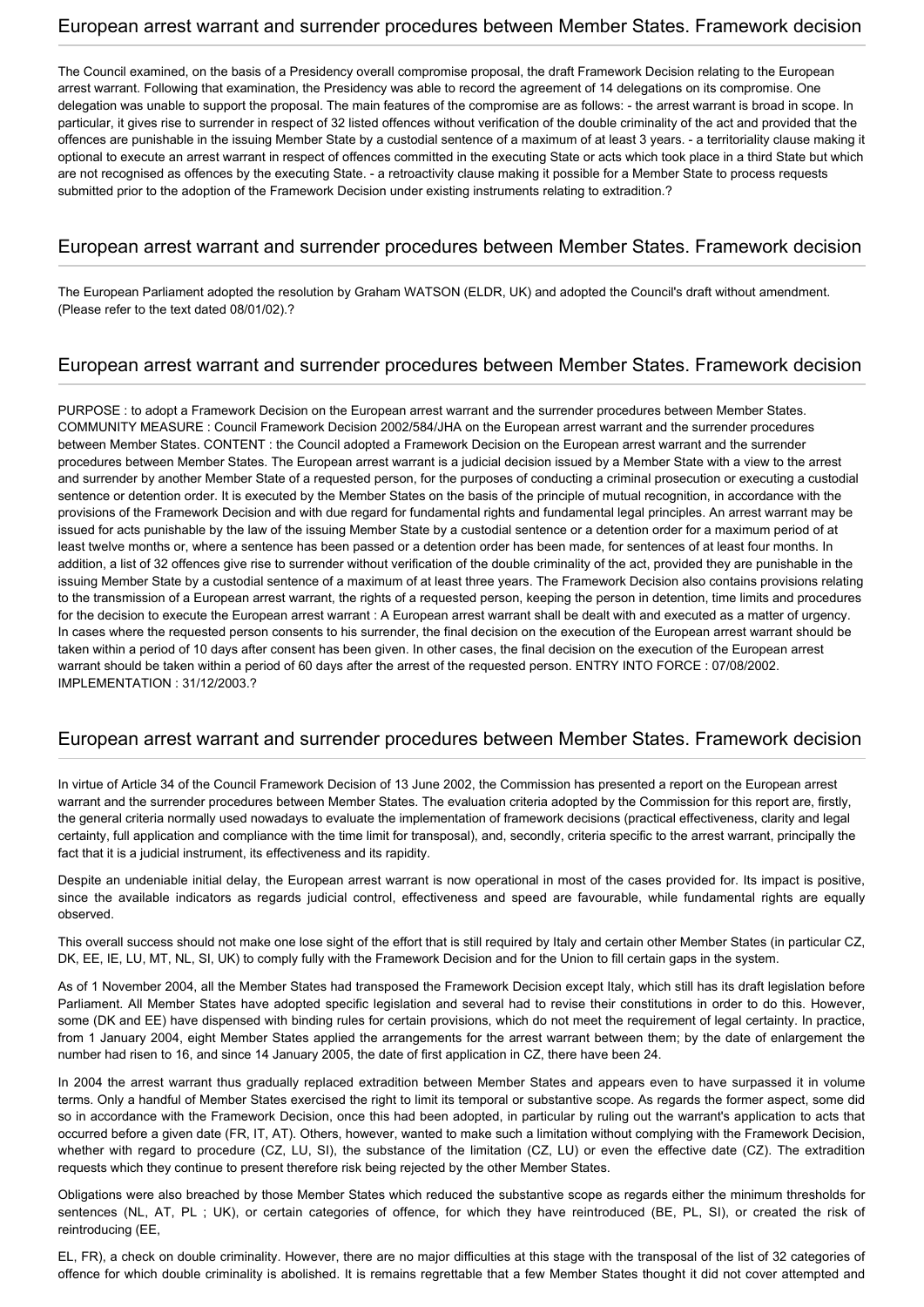### European arrest warrant and surrender procedures between Member States. Framework decision

The Commission is submitting this revised report evaluating the application of the Council Framework Decision of 13 June 2002 on the European arrest warrant and the surrender procedures between Member States(the Framework Decision) pursuant to Article 34 of the Decision. The revision concerns only the Italian legislation, adopted since the presentation of the original report. A second report, planned for June 2006, will update the evaluation for all the Member States in the light of the conclusions of the JHA Council of 2 June 2005. The evaluation is important, since the arrest warrant is the first, and most symbolic, measure applying the principle of mutual recognition.

#### The following points are made:

- In 2004 the arrest warrant thus gradually replaced extradition between Member States and appears even to have surpassed it in volume terms. Despite some problems, there are no major difficulties at this stage with the transposal of the list of 32 categories of offence for which double criminality is abolished, with the notable exception of one country?s legislation, which appears not to recognise the principle (Article 2: IT). It is still regrettable that a few Member States thought it did not cover attempted and complicit acts (Article 2: EE, IE).

- The surrender of requested persons between Member States, pursuant to the Framework Decision (Article 1(1)), has become entirely judicial. This is attested to, for example, by the fact that the large majority of Member States authorises direct contact between judicial authorities, at the different stages of the procedure. However, certain Member States have designated an executive body as the competent judicial authority for all aspects or some.

- Guaranteeing greater effectiveness, the Framework Decision limits the grounds for refusing a surrender between Member States, ruling out any decision based on political expediency. In general, the framework it provides has been respected. The effectiveness of the arrest warrant can be gauged, provisionally, from the 2 603 warrants issued, the 653 persons arrested and the 104 persons surrendered up to September 2004. It should also be noted that refusals to execute a warrant so far account for a modest share of the total warrants issued. The full picture can only be an improvement on these provisional figures, based as they are on returns from only about twenty Member States. In the absence of statistics, it can be mentioned that IT has, since May 2005, effectively surrendered a number of persons to whom a European arrest warrant applied, including in an important case concerning terrorism.

- The number of grounds for refusal taken over from the Framework Decision ranges from 3 to 10, depending on the Member State. All Member States have transposed the three mandatory grounds, with a few exceptions. However, the optional grounds transposed vary considerably from one Member State to the next: some States have only adopted them in part or have left a greater margin of discretion to their judicial authorities, while others have made them all mandatory. Although possible in principle, this choice of transposal is open to criticism if it goes so far as to make executing judicial authorities themselves prosecute rather than accept an arrest warrant when proceedings are in progress in the issuing Member State .

- The surrender of nationals - a major innovation in the Framework Decision ? has now become fact, except where exempted by the Decision itself. Most Member States, however, have chosen to apply the condition that, in the case of their nationals, the sentence should be executed on their territory. In the process, most Member States have opted for equal treatment for their nationals and their residents.

There are still some difficulties, however. Yhe practice of certain judicial authorities which, while invoking their powers, refuse to execute arrest warrants in the case of nationals, but do not themselves carry through the prosecutions, would appear to be regrettable.

- The introduction of grounds not provided for in the Framework Decision is disturbing. The additional ground of refusal based on ne bis in idemin relation to the International Criminal Court, which enables certain Member States to fill a gap in the Framework Decision, is not an issue here. The same applies to the explicit grounds of refusal for violation of fundamental rights or discrimination, which two thirds of the Member States have chosen to introduce expressly in various forms. However legitimate they may be, even if they do exceed the Framework Decision, these grounds should only be invoked in exceptional circumstances within the Union. It is even more important to emphasise the introduction of other reasons for refusal, which are contrary to the Framework Decision, such as political reasons, reasons of national security or ones involving examination of the merits of a case, e.g. of its special circumstances or the personal or family situation of the individual in question.

- The average time taken to execute a warrant has fallen from more than nine months to 43 days. This does not include those frequent cases where the person consents to his surrender, for which the average time taken is 13 days.

- The evaluation of the arrest warrant from the standpoint of guaranteeing fundamental rights leads one to compare the current situation with what went before. Several positive features deserve to be emphasised. The Framework Decision is more precise as regards ne bis in idem. It has strengthened the right to the assistance of a lawyer, to examine the appropriateness of keeping a person in detention, and to the deduction from the term of the sentence of the period of detention served. More generally, as a result of the speed with which it is executed, the arrest warrant contributes to better observance of the "reasonable time limit". Through its effectiveness, in particular in obtaining the surrender of nationals of other Member States, it makes it easier to decide to release individuals provisionally irrespective of where they reside in the EU.

The Commission concludes that despite an undeniable initial delay, the European arrest warrant is now operational in most of the cases provided for. Its impact is positive, since the available indicators as regards judicial control, effectiveness and speed are favourable, while fundamental rights are observed.

This overall success should not make one lose sight of the effort that is still required for certain Member States (in particular CZ, DK, EE, IE, IT, LU, MT, NL, SI, UK) to comply fully with the Framework Decision and for the Union to fill certain gaps in the system.

As this evaluation has been made at an early stage, it remains provisional; it will need to be reviewed, in particular as more systematic information comes in.

#### European arrest warrant and surrender procedures between Member States. Framework decision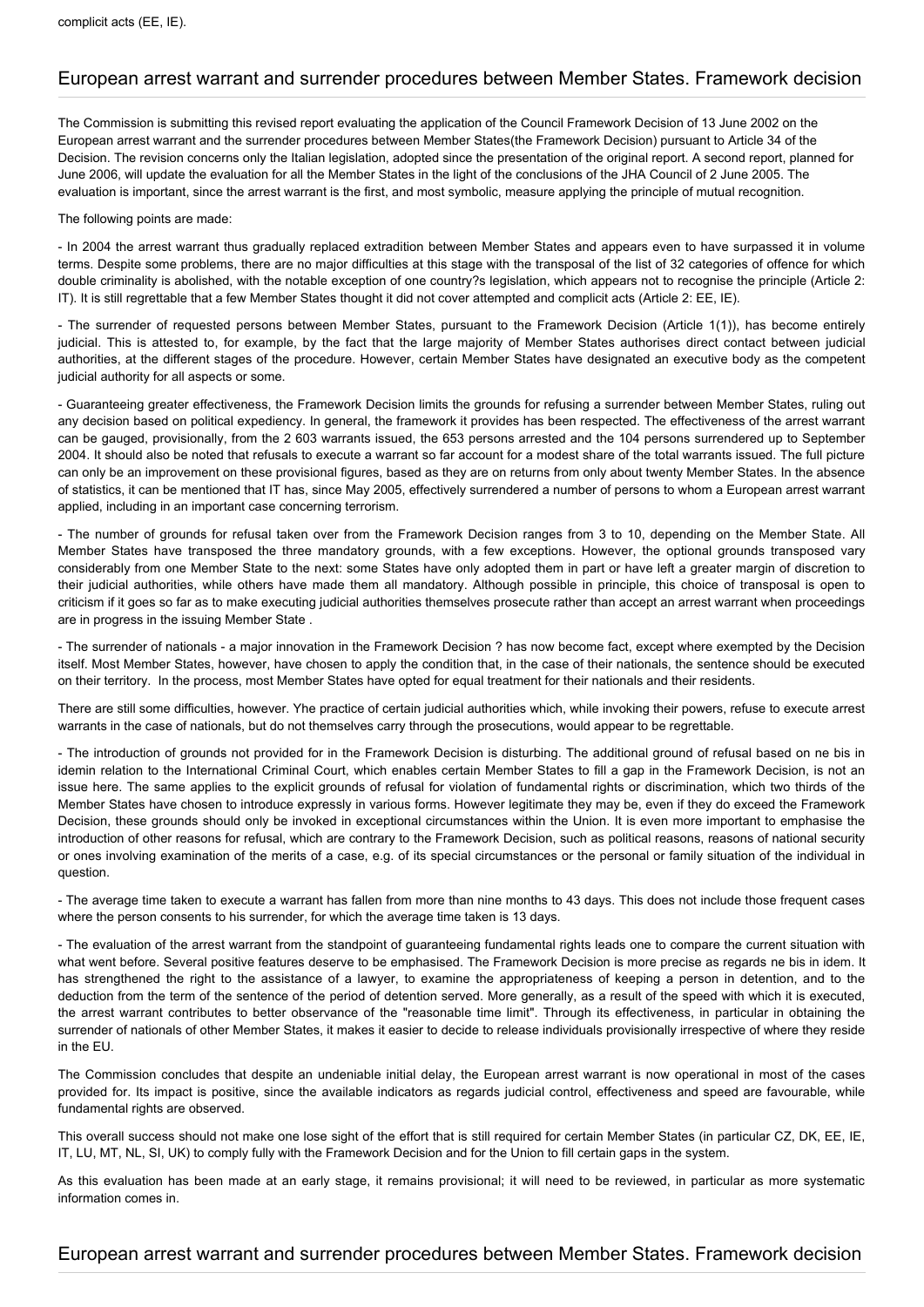The Commission presents its report on the implementation since 2005 of the Council Framework Decision of 13 June 2002 on the European arrest warrant and the surrender procedures between Member States. Its evaluation shows thatthe arrest warrant is a success. This second report is in response to a call made by the Council on 2 June 2005to update its previous evaluation (please see the summary of 24/01/2006) to 1 June 2007 with the entry of Romania and Bulgaria into the Union on 1 January 2007.

The report shows how its use has grown year by year, in practice making it easy for judges to get persons handed over within binding time limits that are much shorter than with conventional extradition procedures. The Commission does, however, highlight in this report the transposition difficulties that had to be overcome in 2005, some of them stemming from constitutional requirements.

The total number of requests exchanged between Member States has risen sharply. The European arrest warrant has therefore not only virtually replaced the extradition procedure within the EU, but the use made of it, because of its advantages, is now much more widespread. The remaining cases of non-application mainly concern certain restrictions on the transitional application of the European arrest warrant and the surrender of nationals. These are described in the report.

For the whole of 2005, nearly 6 900 warrants were issued by the 23 Member States that sent in figures, twice as many as in 2004. In over 1 770 cases, the person wanted was traced and arrested. Unofficial figures for 2006 confirm this upward trend from year to year. The warrants were transmitted mainly by Interpol (58% of all those issued) and/or by the Schengen Information System, in the 13 Member States with access to it (52% of the same total). In most of the remaining cases the European arrest warrants were simply sent direct between the Member States concerned. The figure communicated by 23 Member States for the total number of European arrest warrants received was over 8 500, i.e. more than the number issued, since a European arrest warrant can be sent to more than one Member State.

Overall the figures available for 2005 confirm that with the European arrest warrant, surrenders are effected within much shorter time limits than in the past. On average the time taken to execute requests, which used to be around a year under the old extradition procedure, has been reduced to under 5 weeks and even 11 days in the frequent caseswhere the person consents to surrender (the corresponding figures for 2004 being around 45 and 15 days respectively). However, this average must not hide the fact that certain countries (IE and UK) take much longer and even exceed the maximum time limits set in the Framework Decision, something the Commission very much regrets. In 2005, the Commission noted around 80 cases (scarcely 5% of surrenders) where the 90-day time limit set in Article 17(4) of the Framework Decision could not be respected. The Commission would point out that while all delays are systematically reported to Eurojust by certain countries, this is not true for all of them and would urge all Member States to make the appropriate efforts.

The report confirms the general conclusions drawn with respect to 2004. Despite an initial delay of up to 16 months (IT) and problems caused by constitutional difficulties in at least two Member States (DE during part of 2005 and 2006, CY), the implementation of the Framework Decision has been a success. The European arrest warrant has been operational throughout all the Member States including BU and RO since 1 January 2007. Its positive impact is borne out daily in terms of judicial control, efficiency and speed, always with full respect for fundamental rights. Although the need for certain improvements in transposition became apparent in 2005, these corrections remain peripheral to the process. The list of those Member States which need to make an effort to comply fully with the Framework Decision (notably CZ, DK, EE, IE, IT, CY, LU, MT, NL, PL, SI, UK) is still a long one.

#### European arrest warrant and surrender procedures between Member States. Framework decision

The Commission presents its report on the implementation since 2007 of Council Framework Decision 2002/584/JHA on the European arrest warrant (EAW) and the surrender procedures between Member States, which entered into operation on 1 January 2004. Available statistics compiled for the years between 2005 and 2009 show that between 51% and 62% of requested persons consented to their surrender, on average within 14 to 17 days. The average surrender time for those who did not consent was 48 days. This contrasts very favourably with the pre-EAW position of a one-year average for the extradition of requested persons and has undoubtedly reinforced the free movement of persons within the EU by providing a more efficient mechanism to ensure that open borders are not exploited by those seeking to evade justice.

Nevertheless, the past seven years have also shown that, despite its operational success, the EAW system is far from perfect. Member States, parliamentarians, groups from civil society and individual citizens have all expressed some concerns in relation to the operation of the EAW and in particular its effect on fundamental rights. There are also shortcomings in the way some Member States implement the Council Framework Decision. These include the following;

- no entitlement to legal representation in the issuing state during the surrender proceedings in the executing state;
- detention conditions in some Member States combined with sometimes lengthy pre-trial detention for surrendered persons;
- the non-uniform application of a proportionality check by issuing states, resulting in requests for surrender for relatively minor offences that, in the absence of a proportionality check in the executing state, must be executed.

From the issues raised in relation to the operation of the EAW it would seem that, despite the fact that the law and criminal procedures of all Member States are subject to the standards of the European Court of Human Rights (ECHR), there are often some doubts about standards being similar across the EU. While an individual can have recourse to the European Court of Human Rights to assert rights arising from the European Convention on Human Rights, this can only be done after an alleged breach has occurred and all domestic legal avenues have been exhausted. This has not proved to be an effective means of ensuring that signatories comply with the Convention?s standards. This situation has informed the Commission?s ongoing work on the implementation of the roadmap for strengthening the procedural rights of suspected or accused persons in criminal proceedings. This report sets out the measures being taken to implement the roadmap. As part of the measures proposed in the roadmap, the paper notes that research on the right to legal advice will examine the issue of representation for requested persons in both executing and issuing states in the course of surrender proceedings.

It also notes that in 2009 the Council adopted Council Framework Decision 2009/829/JHA on the application of the principle of mutual recognition to decisions on supervision measures as an alternative to provisional detention. The Framework Decision introduces the possibility of transferring a non-custodial supervision measure from the Member State where the non-resident is suspected of having committed an offence to the Member State where he/she is normally resident. This will allow a suspected person to be subject to a supervision measure in his normal environment pending trial in the foreign Member State.

On the issue of proportionality, the Commission goes on to note that there is general agreement among Member States that a proportionality check is necessary to prevent EAWs from being issued for offences which, although they fall within the scope of the EAW, are not serious